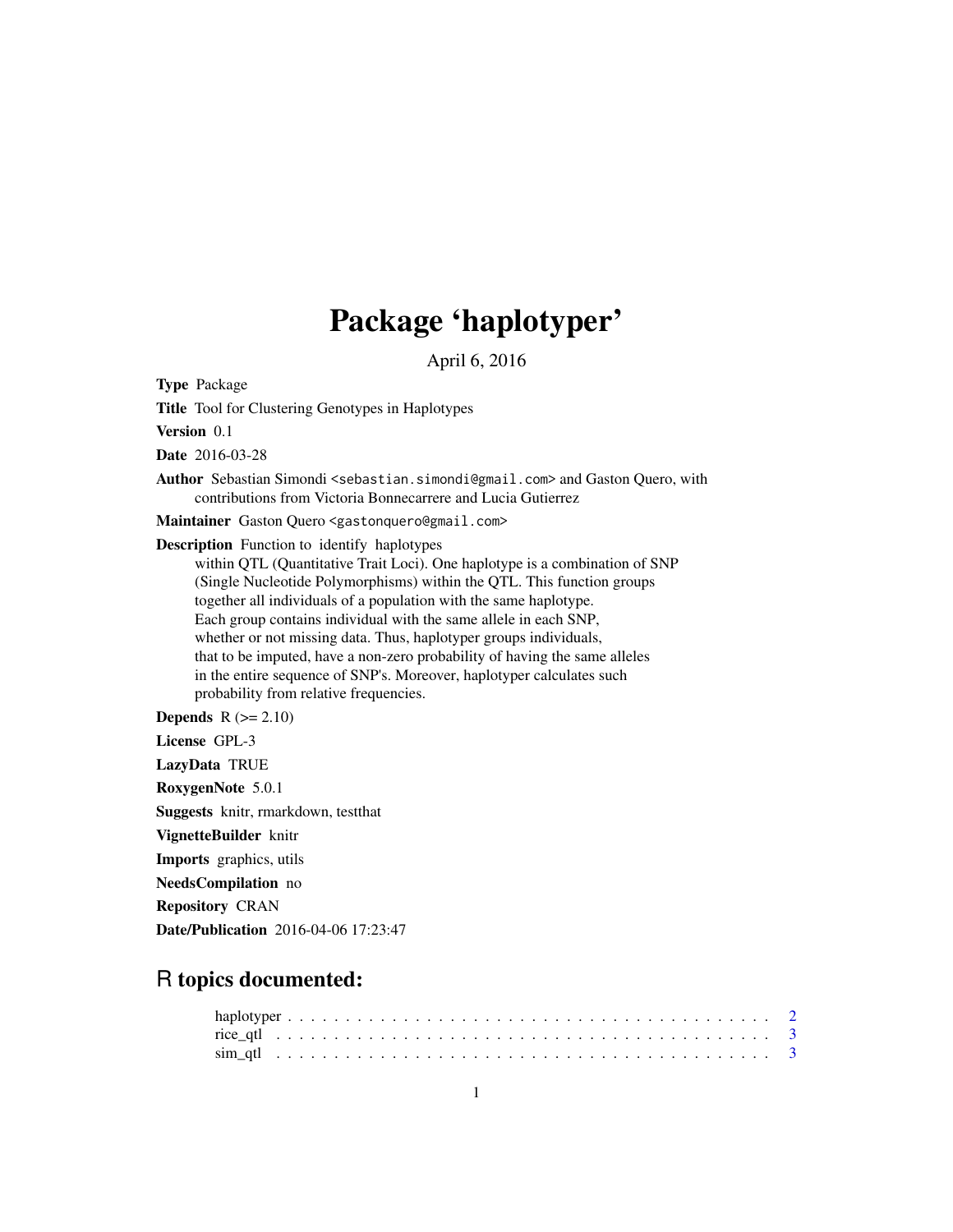#### <span id="page-1-0"></span>**Index** [4](#page-3-0)

#### Description

This function groups together all individuals of a population with the same haplotype.

#### Usage

haplotyper(x, Print = FALSE)

#### Arguments

| $\mathsf{x}$ | a data. frame that should be loaded with read. table function. Each row represents |  |  |  |  |  |  |  |  |  |  |  |  |
|--------------|------------------------------------------------------------------------------------|--|--|--|--|--|--|--|--|--|--|--|--|
|              | the individuals while each column represents the markers. The first column         |  |  |  |  |  |  |  |  |  |  |  |  |
|              | contains the names of the genotypes.                                               |  |  |  |  |  |  |  |  |  |  |  |  |
| Print        | option for print the haplotyper result. The default is FALSE                       |  |  |  |  |  |  |  |  |  |  |  |  |

#### Details

Each group contains individual with the same allele in each SNP, whether or not missing data.

#### Value

a matrix with the haplotypes

#### Author(s)

Sebastian Simondi, Victoria Bonnecarrere, Lucia Gutierrez, Gaston Quero

#### See Also

read.table function

#### Examples

```
## Not run:
data(rice_qtl)
haplotyper(rice_qtl)
```
## End(Not run)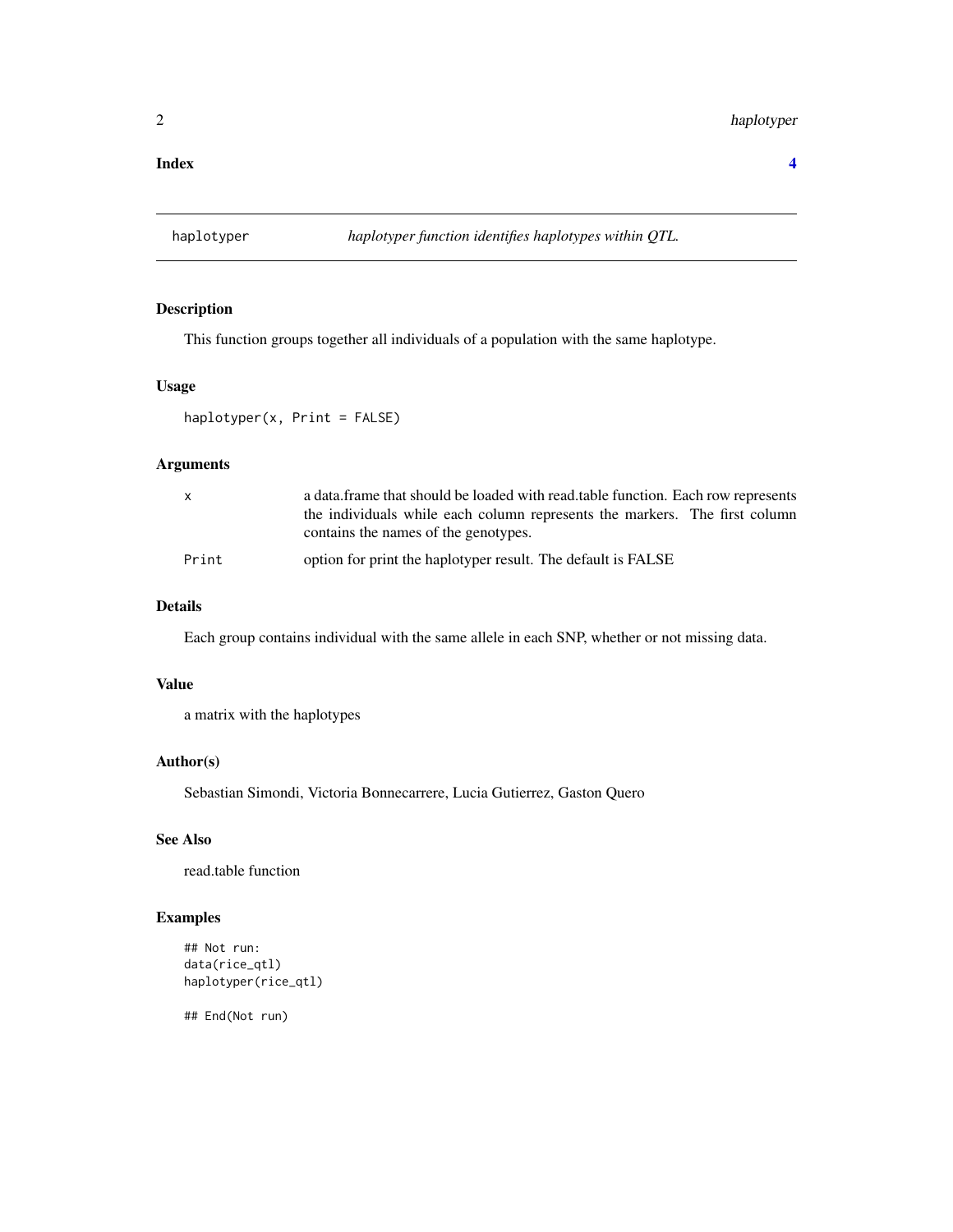<span id="page-2-0"></span>

#### Description

The data is a QTL for rice Grain Quality

#### Usage

rice\_qtl

#### Format

A data frame 326 rows (individual) and 38 variables (SNPs)

#### Source

Uruguayan Rice Breeding GWAS (URiB)

sim\_qtl *simple QTL simulated*

#### Description

A dataset containing the marcadores

#### Usage

sim\_qtl

#### Format

A data frame 5 rows (individuals) and 7 variables (snps)

#### Source

simulated data